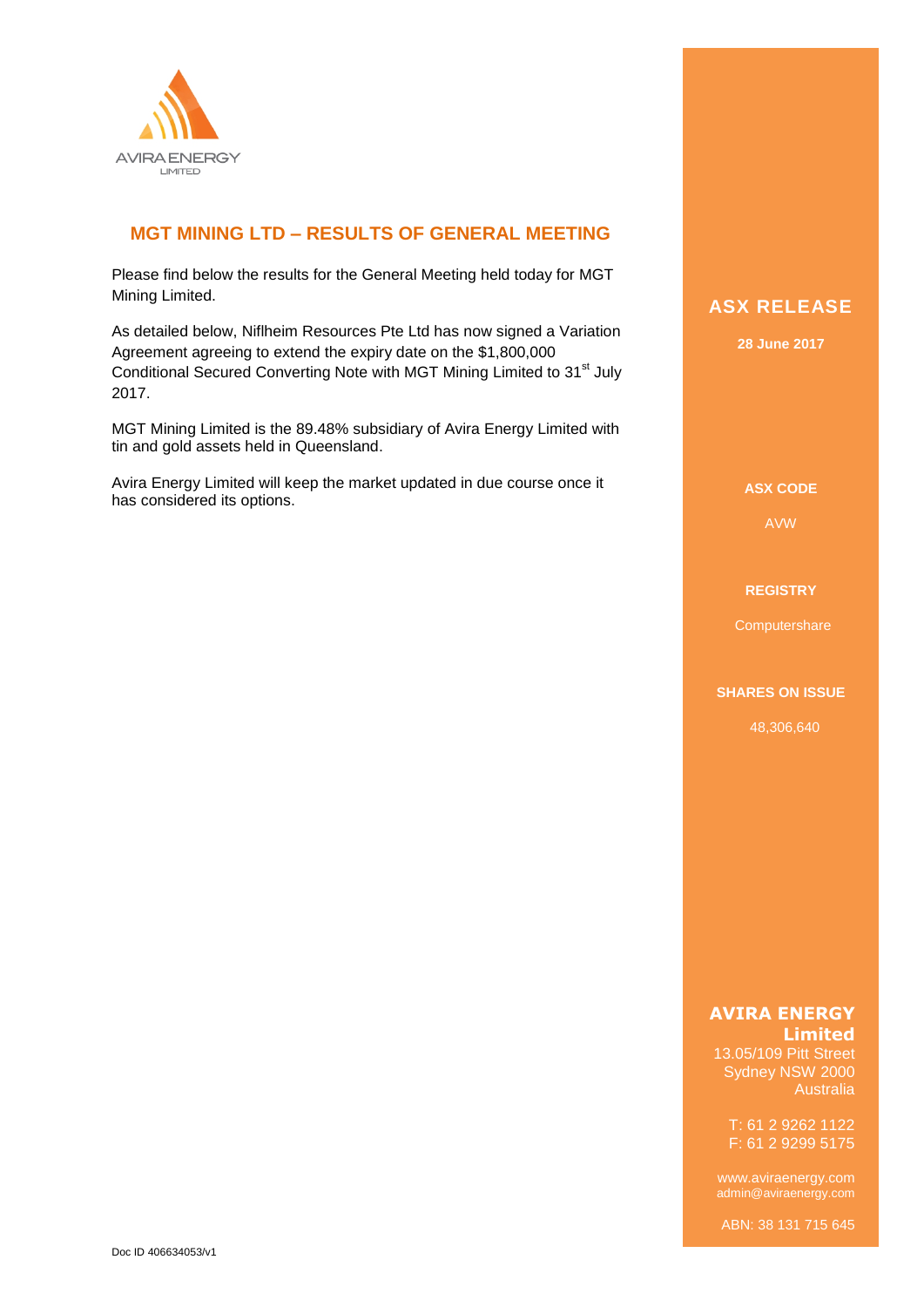

# **MGT Mining Limited**

**Suite 1305, Level 13, 109 Pitt Street Sydney, NSW 2000, Australia T: +61 2 9262 1122 E: info@mgt.net.au**

ABN 14 120 236 142

### **28th June 2017**

To the Shareholders of MGT Mining Limited

Re: Results from 28 June 2017 General Meeting

MGT Mining Limited advises that the resolutions put to the General Meeting of shareholders held today were not passed.

In accordance with Section 251AA of the Corporations Act 2001, we advise that proxy votes were received as per the table attached.

No other resolutions were put to the meeting.

Niflheim Resources Pte Ltd has now signed a Variation Agreement agreeing to extend the expiry date on the \$1,800,000 Conditional Secured Converting Note to 31<sup>st</sup> July 2017.

MGT Mining Limited will consider its options and update shareholders in due course.

Yours faithfully,

\_\_\_\_\_\_\_\_\_\_\_\_\_\_\_\_\_\_\_\_\_\_\_\_\_\_\_\_

Jacqueline Butler